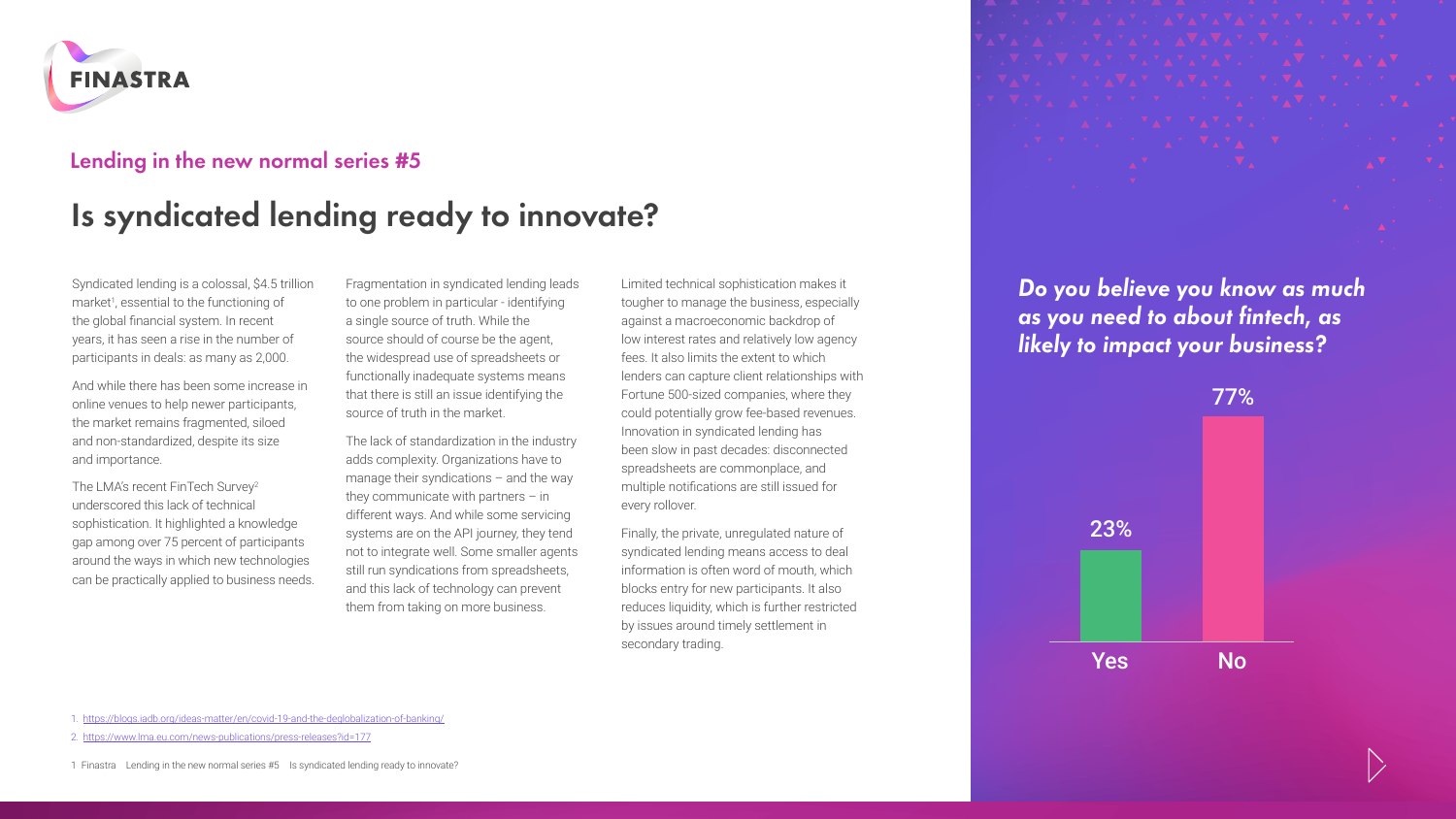To become more attractive, syndicated lending is an asset class that needs to change

## **\$4.5 trillion market**



We see a path that begins with standardization, because once you standardize, you can digitize; once a market is digital it becomes more visible to other participants; and more visibility means more liquidity.

The LIBOR change has been a catalyst for this. But could it be distracting people from the bigger picture? The market is focused on transition when there are important issues to consider – around what comes afterwards and what needs to happen to service the needs of lender groups.

If it was digital-first and API-enabled, syndicated lending would be able to absorb changes such as the LIBOR transition more easily. It may be that alongside LIBOR reform, the rise of APIs is the other powerful catalyst needed to move the industry forward.

People are ready to embrace technology: the fact that 2019 was the year of the LMA's first FinTech conference may have been an important signal that syndicated lending is getting ready for the digital journey.





## **Helen Orton Senior Principal Product Manager, Syndicated Lending**

Helen Orton is a Senior Principal Product Manager within the Finastra lending product team and has over 25 years of experience working in the commercial lending industry. Helen specializes in syndicated lending with a focus on new product innovation and driving collaboration within the sector.

Helen has worked at a variety of banks including GE Capital and Barclays Capital and for software providers working on both servicing and origination applications.

**[LinkedIn](https://www.linkedin.com/in/helen-orton-542496a2/)**